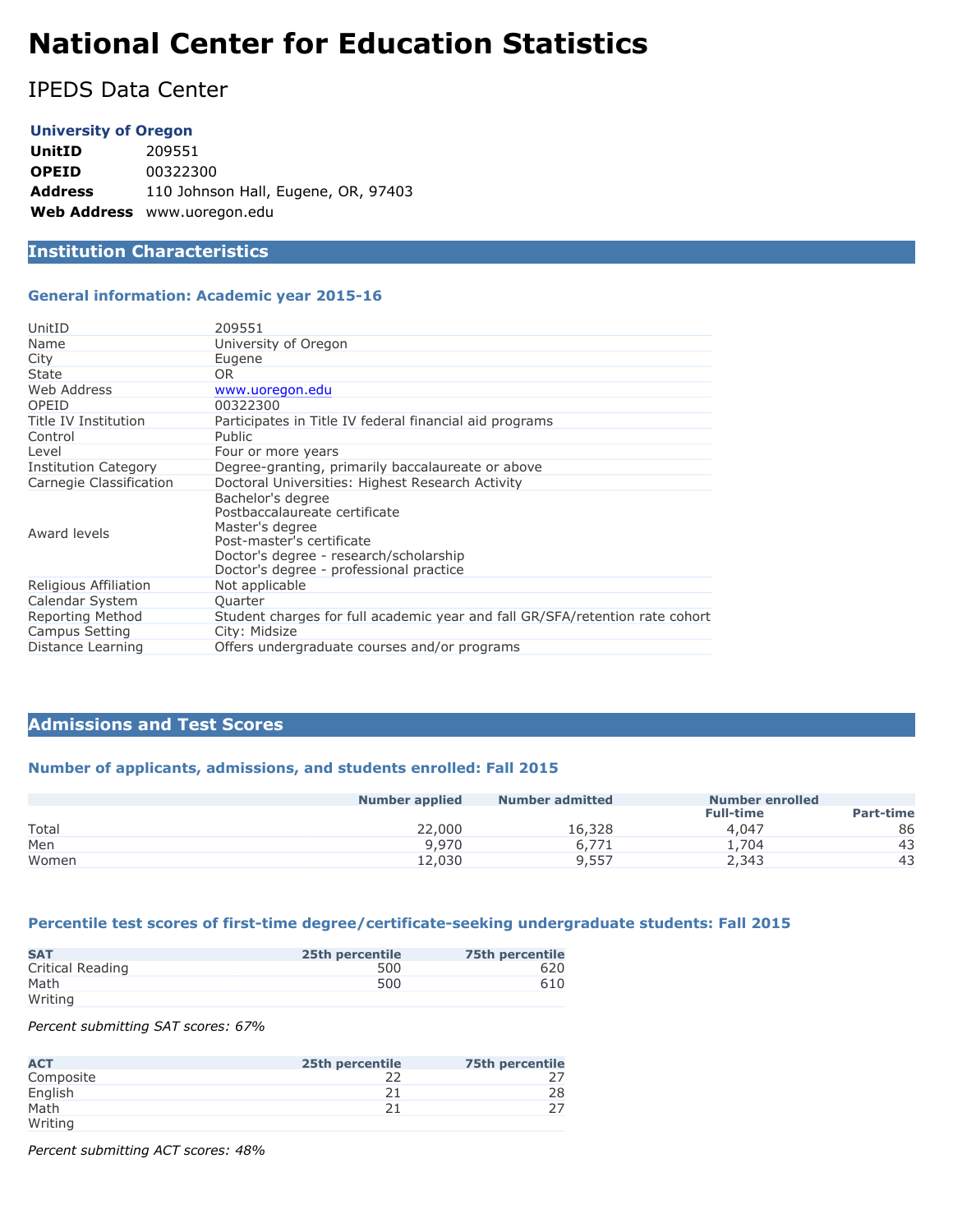## **Student Charges**

#### **Cost of attendance for full-time, first-time, degree/certificate-seeking undergraduates: Academic year 2015-16**

| Published tuition and required fees         |          |
|---------------------------------------------|----------|
| In-state                                    | \$10,289 |
| Out-of-state                                | \$32,024 |
| Books and supplies                          | \$1,068  |
| On-campus room and board                    | \$11,430 |
| On-campus other expenses                    | \$2,382  |
| Off-campus (not with family) room and board | \$9,930  |
| Off-campus (not with family) other expenses | \$2,382  |
| Off-campus (with family) other expenses     | \$2,382  |
| <b>Total Cost</b>                           |          |
| On-campus, in-state                         | \$25,169 |
| On-campus, out-of-state                     | \$46,904 |
| Off-campus (not with family), in-state      | \$23,669 |
| Off-campus (not with family), out of state  | \$45,404 |
| Off-campus (with family), in-state          | \$13,739 |
| Off-campus (with family), out-of-state      | \$35,474 |

#### **Typical tuition and required fees for full-time students: Academic year 2015-16**

| <b>Level of student</b>        | In-state | Out-of-state |
|--------------------------------|----------|--------------|
| Undergraduate                  | \$10,289 | \$32,024     |
| Graduate                       | \$16,040 | \$25,949     |
| Doctor's professional practice |          |              |
| Law                            | \$31,506 | \$39,210     |

## **Student Financial Aid**

#### **Student Financial Aid, 2014-15**

|                                                                          | <b>Percent receiving aid</b> | Average amount of aid received |
|--------------------------------------------------------------------------|------------------------------|--------------------------------|
| All undergraduate students                                               |                              |                                |
| Any grant or scholarship aid                                             | 60%                          | \$6,591                        |
| Pell grants                                                              | 25%                          | \$4,250                        |
| Federal student loans                                                    | 38%                          | \$7,146                        |
| Full-time, first-time, degree/certificate-seeking undergraduate students |                              |                                |
| Any student financial aid                                                | 78%                          |                                |
| Grants or scholarship aid                                                | 64%                          | \$7,358                        |
| Federal grants                                                           | 24%                          | \$4,533                        |
| Pell grants                                                              | 24%                          | \$4,382                        |
| Other federal grants                                                     | 3%                           | \$1,178                        |
| State or local grants and scholarships                                   | 16%                          | \$1,940                        |
| Institutional grants and scholarships                                    | 58%                          | \$5,651                        |
| Student loan aid                                                         | 40%                          | \$7,148                        |
| Federal student loans                                                    | 39%                          | \$5,898                        |
| Other student loans                                                      | 3%                           | \$20,168                       |

# **Net Price**

**Average net price of attendance for full-time, first-time, degree/certificate-seeking undergraduate students who paid the in-state or in-district tuition rate and were awarded grant or scholarship aid: 2012-13 - 2014-15**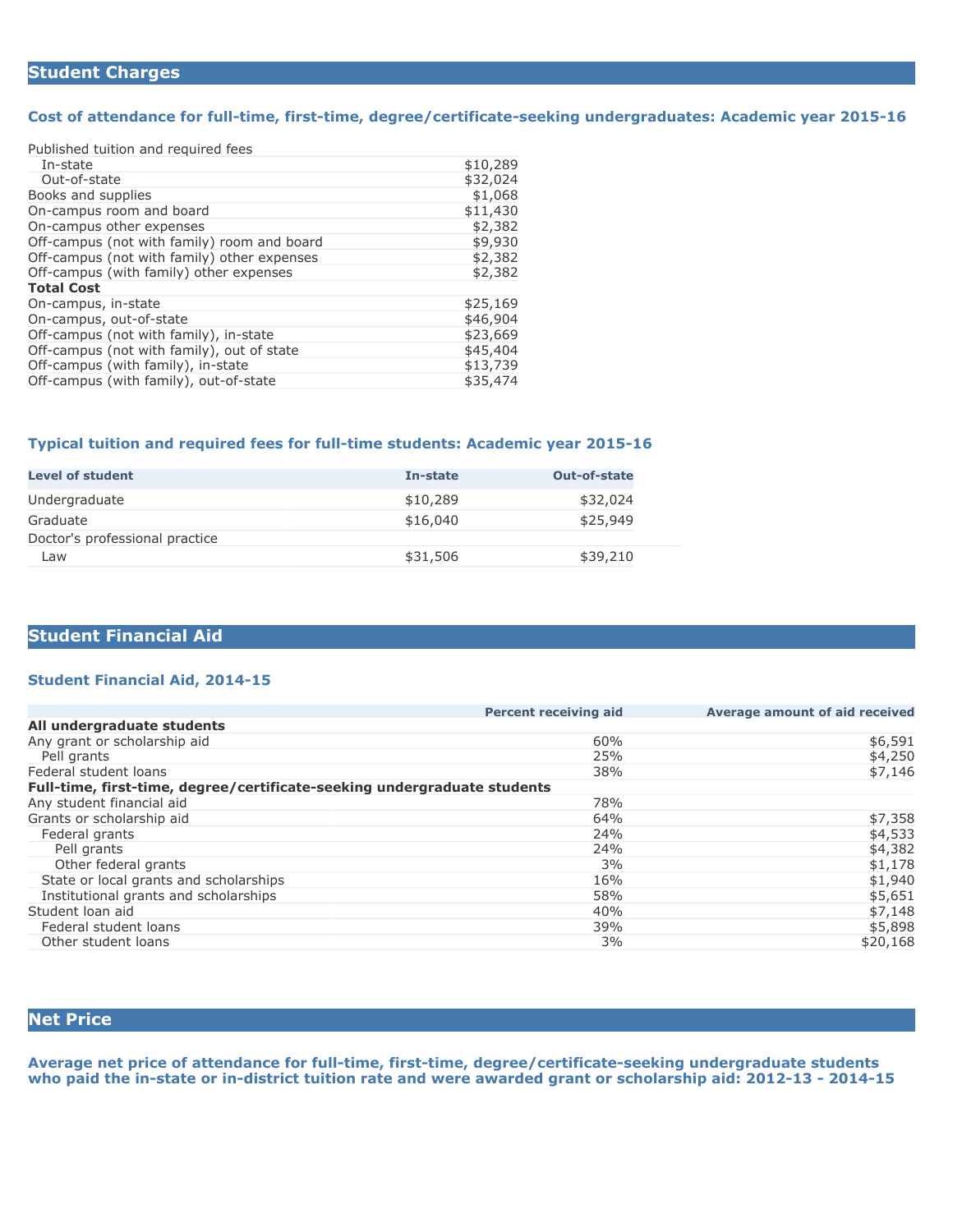

#### **Average net price of attendance for full-time, first-time, degree/certificate-seeking undergraduate students who paid the in-state or in-district tuition rate and were awarded Title IV aid, by income: 2012-13 - 2014-15**

| <b>Income</b>        | 2012-13  | 2013-14  | 2014-15  |
|----------------------|----------|----------|----------|
| $$0 - $30,000$       | \$11,495 | \$12,083 | \$12,191 |
| \$30,001 - \$48,000  | \$13,007 | \$12,587 | \$12,265 |
| $$48,001 - $75,000$  | \$16,677 | \$14,930 | \$15,427 |
| $$75,001 - $110,000$ | \$20,419 | \$19,157 | \$20,087 |
| \$110,001 and more   | \$20,898 | \$21,215 | \$21,093 |
|                      |          |          |          |

# **Enrollment**

## **Unduplicated 12-month headcount and total FTE, by student level: 2014-15**



#### **Enrollment by gender, student level, and full- and part-time status: Fall 2015**

|                               | <b>Total</b> | <b>Men</b> | Women  |
|-------------------------------|--------------|------------|--------|
| All students                  | 24,032       | 11,406     | 12,626 |
| Undergraduate                 | 20,538       | 9,727      | 10,811 |
| Degree/certificate seeking    | 20,220       | 9,556      | 10,664 |
| First-time                    | 4,133        | 1,747      | 2,386  |
| Transfer-ins                  | 1,440        | 744        | 696    |
| Continuing                    | 14,647       | 7,065      | 7,582  |
| Nondegree/certificate seeking | 318          | 171        | 147    |
| Graduate                      | 3,494        | 1,679      | 1,815  |
| Full-time students            | 21,646       | 10,189     | 11,457 |
| Undergraduate                 | 18,630       | 8,709      | 9,921  |
| Degree/certificate seeking    | 18,604       | 8,696      | 9,908  |
| First-time                    | 4,047        | 1,704      | 2,343  |
| Transfer-ins                  | 1,239        | 645        | 594    |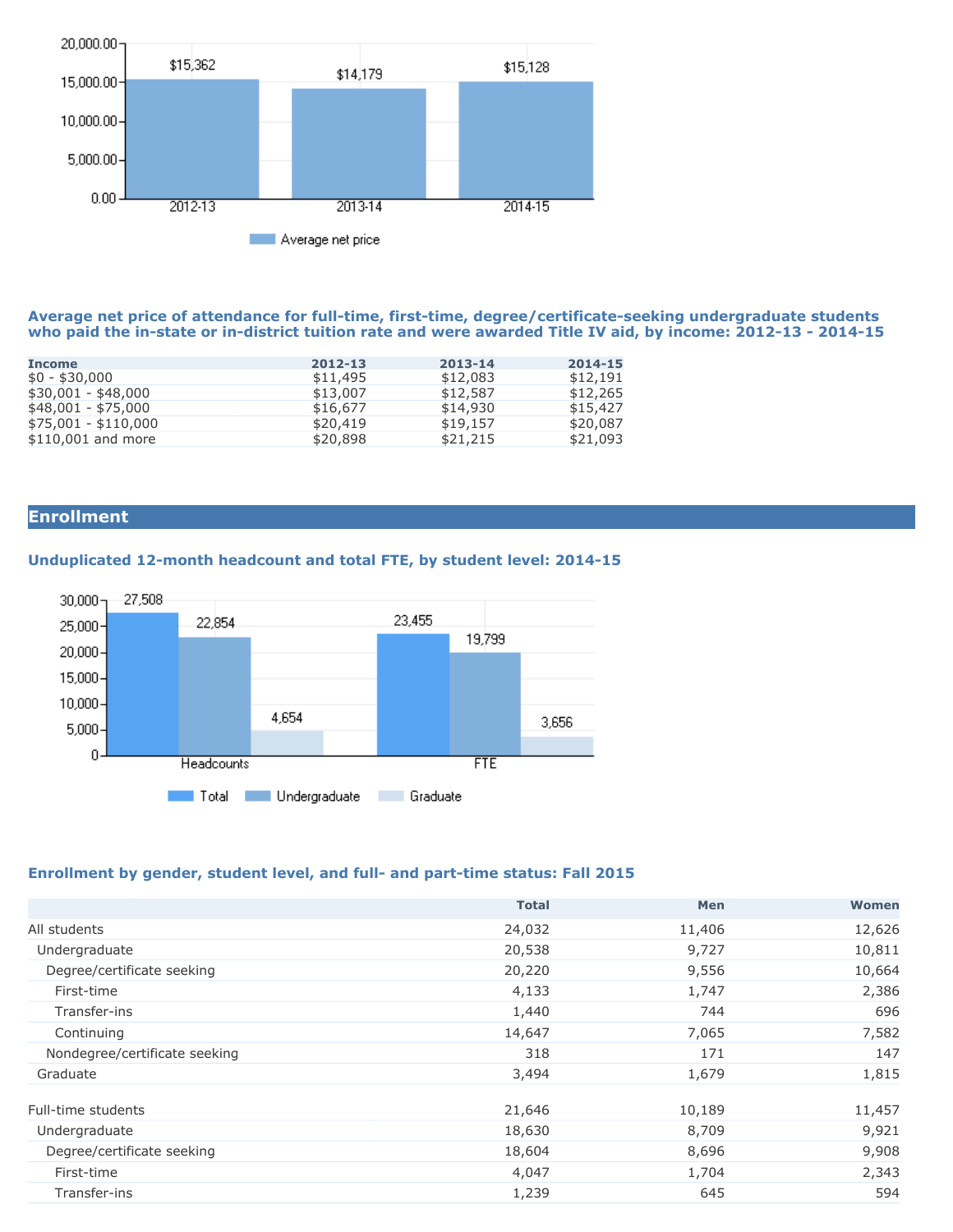| Continuing                    | 13,318 | 6,347 | 6,971 |
|-------------------------------|--------|-------|-------|
| Nondegree/certificate seeking | 26     | 13    | 13    |
| Graduate                      | 3,016  | 1,480 | 1,536 |
| Part-time students            | 2,386  | 1,217 | 1,169 |
| Undergraduate                 | 1,908  | 1,018 | 890   |
| Degree/certificate seeking    | 1,616  | 860   | 756   |
| First-time                    | 86     | 43    | 43    |
| Transfer-ins                  | 201    | 99    | 102   |
| Continuing                    | 1,329  | 718   | 611   |
| Nondegree/certificate seeking | 292    | 158   | 134   |
| Graduate                      | 478    | 199   | 279   |

### **Percent of all students enrolled, by race/ethnicity: Fall 2015**



## **Percent of all students enrolled, by age: Fall 2015**



## **Enrollment by distance education: Fall 2015**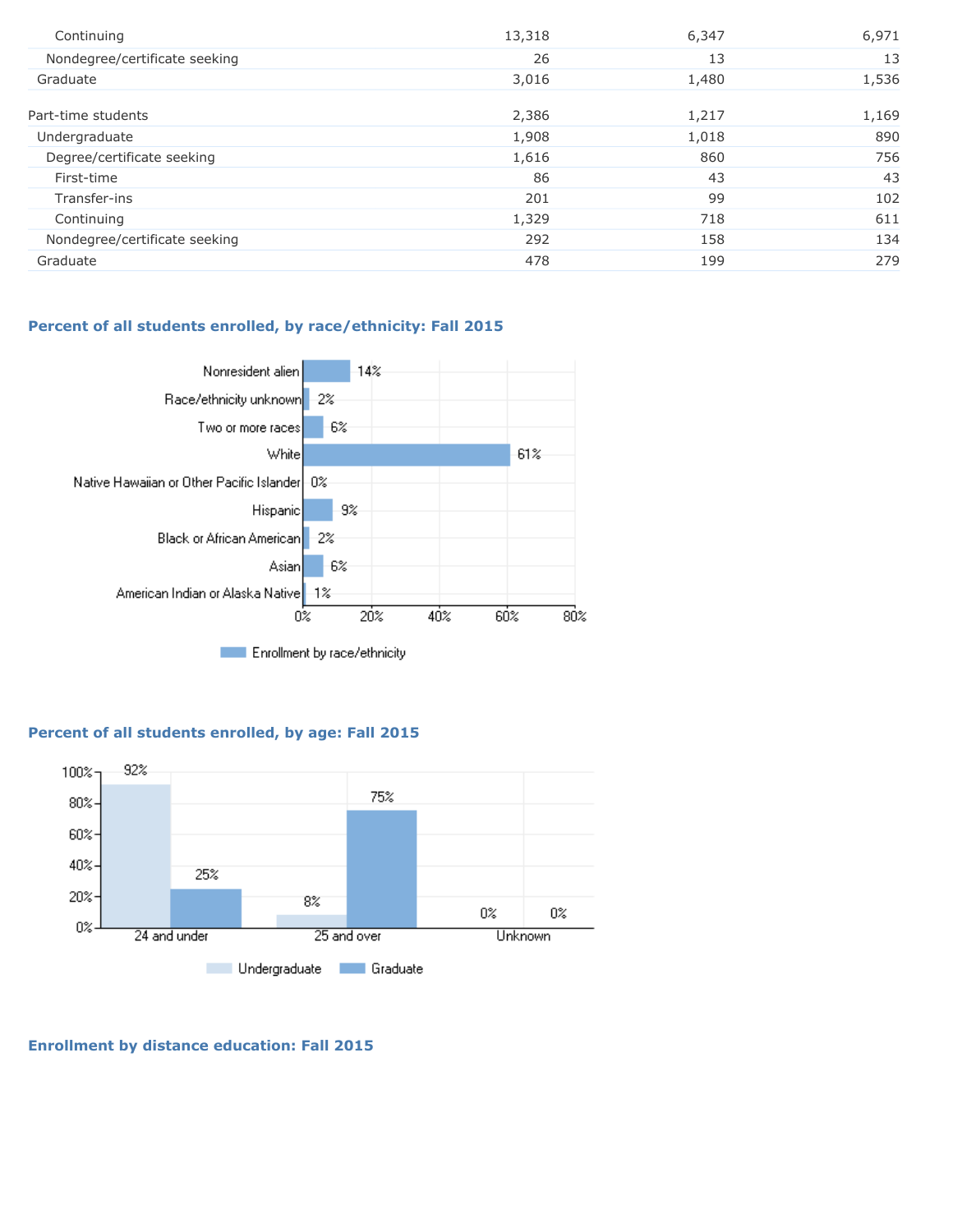

## **Residence of first-time degree/certificate-seeking undergraduates: Fall 2015**



# **Retention and Graduation**

#### **First to second year retention rates of first-time bachelor's degree-seeking undergraduates: Fall 2015**



**Bachelor's degree graduation rates of full-time, first-time, degree/certificate-seeking undergraduates within 4 years, 6 years, and 8 years: 2007 cohort**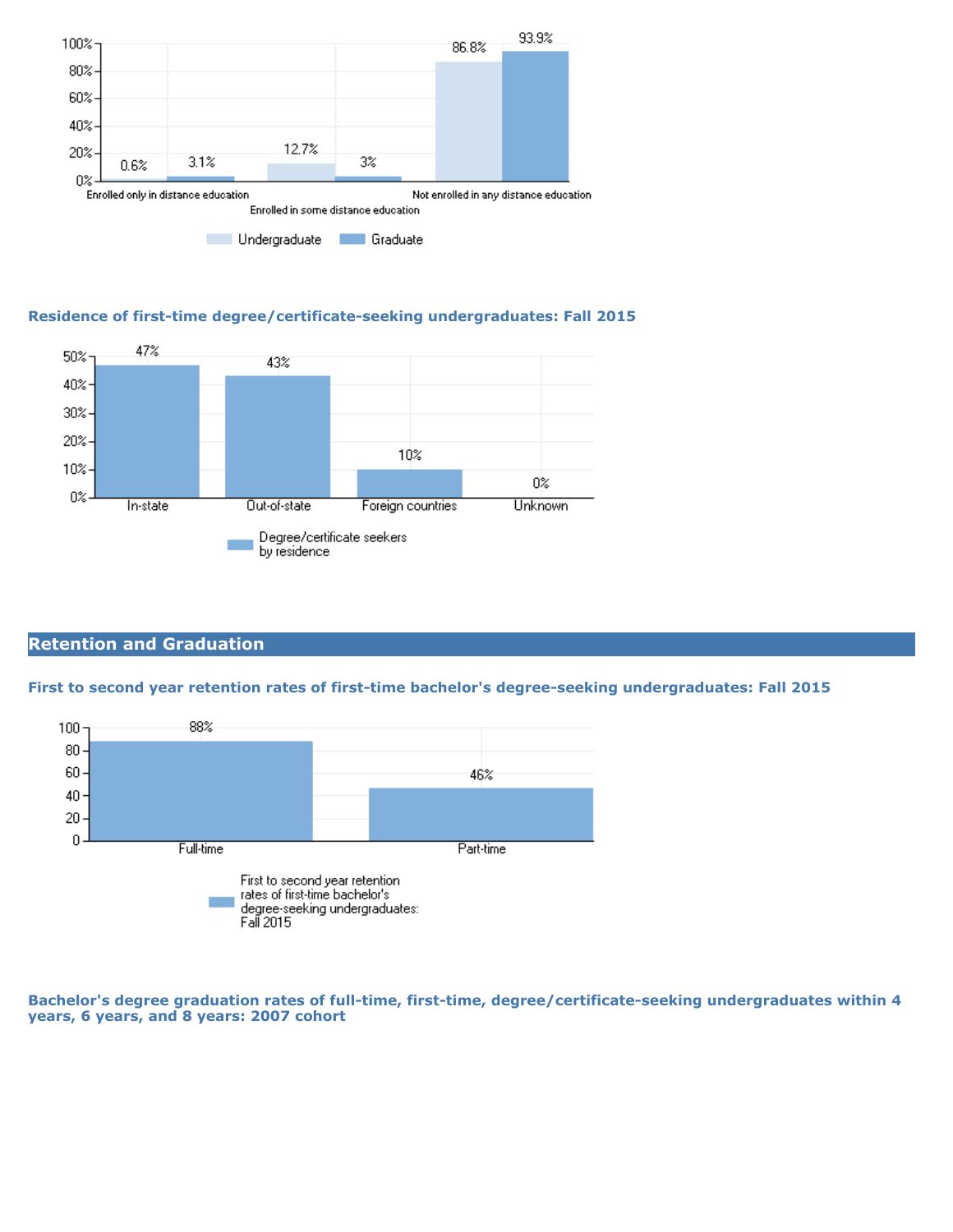

#### **Graduation rates of full-time, first-time, degree/certificate-seeking undergraduates within 150% of normal time to program completion, by gender and race/ethnicity and transfer out-rate: 2009 cohort**

|                                                                                      | Rate  |
|--------------------------------------------------------------------------------------|-------|
| <b>Overall graduation rates</b>                                                      |       |
| Total                                                                                | 71%   |
| Men                                                                                  | 69%   |
| Women                                                                                | 74%   |
| American Indian or Alaska Native                                                     | 50%   |
| Asian                                                                                | 80%   |
| Black or African American                                                            | 56%   |
| Hispanic or Latino                                                                   | 66%   |
| Native Hawaiian or Other Pacific Islander                                            | 77%   |
| White                                                                                | 71%   |
| Two or more races                                                                    | 76%   |
| Race/ethnicity unknown                                                               | 76%   |
| Nonresident alien                                                                    | 68%   |
| Transfer out-rate                                                                    | $1\%$ |
| Graduation rates are based on the student's completion status as of August 31, 2015. |       |

# **Completions**

**Number of degrees and certificates awarded, by level and race/ethnicity and gender: July 1, 2014 - June 30, 2015**

| <b>Total</b>                                 |                                                          |                                                          |              |                                 |          |                                      |                                      |                   |
|----------------------------------------------|----------------------------------------------------------|----------------------------------------------------------|--------------|---------------------------------|----------|--------------------------------------|--------------------------------------|-------------------|
| Race/ethnicity and<br><b>Gender</b>          | <b>Certificates</b><br><b>Below</b><br><b>Bachelor's</b> | <b>Certificates</b><br><b>Above</b><br><b>Bachelor's</b> |              | Associate's Bachelor's Master's |          | Doctor's<br>research/<br>scholarship | Doctor's<br>professional<br>practice | Doctor's<br>other |
| Grand total                                  | 0                                                        | 382                                                      | 0            | 4,715                           | 897      | 199                                  | 121                                  | 0                 |
| American Indian or<br>Alaska Native          | 0                                                        | 9                                                        | <sup>0</sup> | 21                              | 8        | <sup>0</sup>                         |                                      | 0                 |
| Asian                                        | $\Omega$                                                 | 26                                                       | $\Omega$     | 233                             | 52       | 4                                    |                                      | 0                 |
| <b>Black or African</b><br>American          | 0                                                        | 2                                                        | U            | 101                             | 15       | 5                                    |                                      | 0                 |
| Hispanic or Latino                           | 0                                                        | 22                                                       | 0            | 320                             | 48       | 11                                   | 11                                   | 0                 |
| Native Hawaiian or<br>Other Pacific Islander | 0                                                        |                                                          | <sup>0</sup> | 20                              | 1        |                                      | $\Omega$                             | 0                 |
| White                                        | $\Omega$                                                 | 289                                                      | 0            | 3,255                           | 627      | 134                                  | 93                                   | 0                 |
| Two or more races                            | $\Omega$                                                 | 3                                                        | <sup>0</sup> | 233                             | 6        |                                      | 6                                    | 0                 |
| Race/ethnicity<br>unknown                    | 0                                                        | 16                                                       | U            | 56                              | 29       | 15                                   | 6                                    | 0                 |
| Nonresident alien                            | $\Omega$                                                 | 14                                                       | $\Omega$     | 476                             | 111      | 28                                   | $\overline{2}$                       | $\Omega$          |
| Men                                          |                                                          |                                                          |              |                                 |          |                                      |                                      |                   |
| Race/ethnicity and<br><b>Gender</b>          | <b>Certificates</b><br><b>Below</b><br><b>Bachelor's</b> | <b>Certificates</b><br><b>Above</b><br><b>Bachelor's</b> | Associate's  | <b>Bachelor's Master's</b>      |          | Doctor's<br>research/<br>scholarship | Doctor's<br>professional<br>practice | Doctor's<br>other |
| Grand total                                  | 0                                                        | 103                                                      | 0            | 2,223                           | 379      | 94                                   | 71                                   | 0                 |
| American Indian or<br>Alaska Native          | 0                                                        |                                                          |              | 13                              | 2        | 0                                    | $\Omega$                             | 0                 |
| Asian                                        | 0                                                        |                                                          | <sup>0</sup> | 112                             | 16       |                                      |                                      | 0                 |
| <b>Black or African</b><br>American          | 0                                                        | $\mathcal{P}$                                            | <sup>n</sup> | 54                              | 8        |                                      | 0                                    | 0                 |
| Hispanic or Latino                           | 0                                                        |                                                          |              | 141                             | 14       |                                      | 6                                    | 0                 |
|                                              | 0                                                        |                                                          |              | 10                              | $\Omega$ |                                      | 0                                    | 0                 |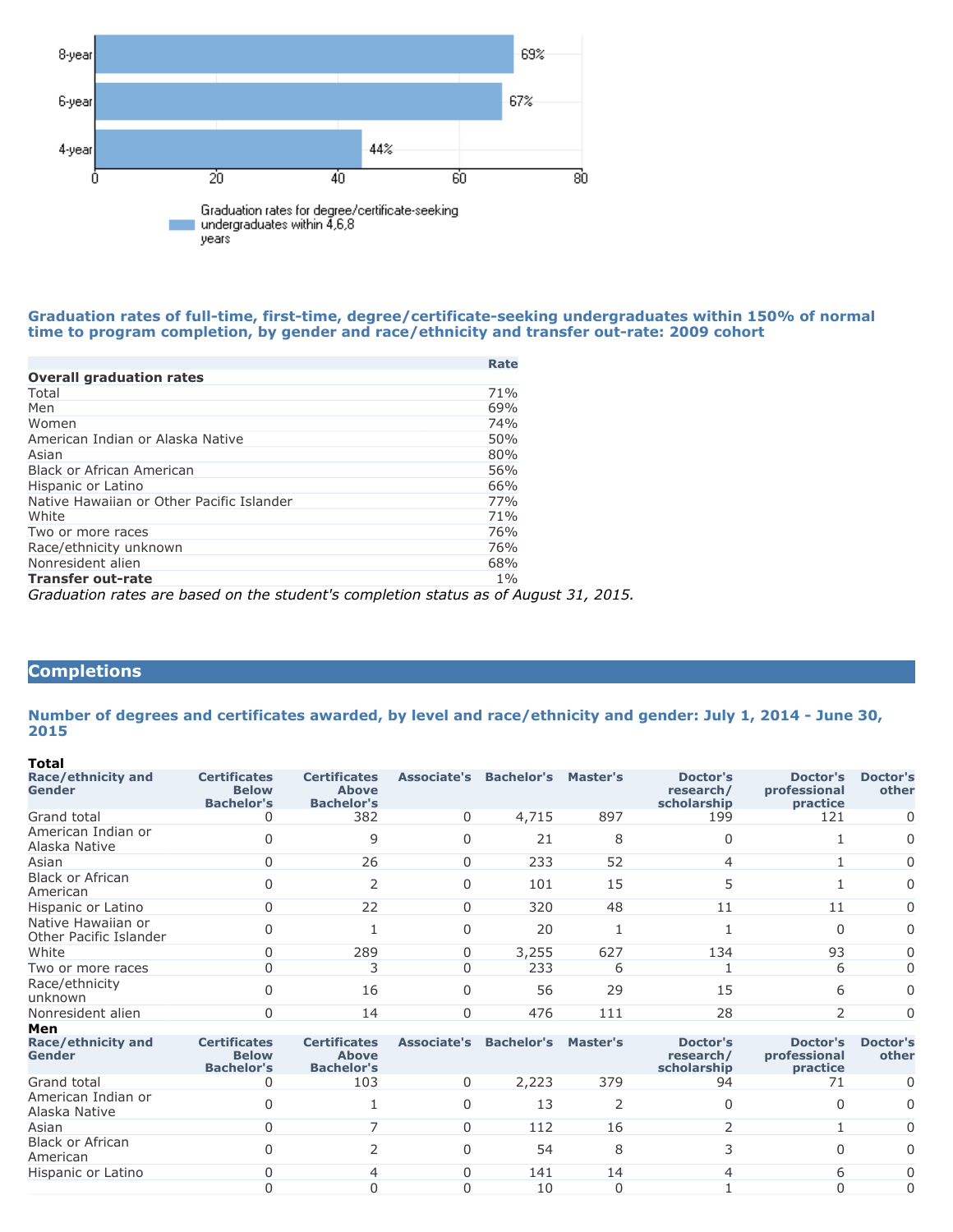#### Native Hawaiian or

| Other Pacific Islander    |  |       |     |    |        |
|---------------------------|--|-------|-----|----|--------|
| White                     |  | 1.527 | 264 | 58 | $\cap$ |
| Two or more races         |  | 99    |     |    |        |
| Race/ethnicity<br>unknown |  |       | 16  |    |        |
| Nonresident alien         |  | 245   |     |    |        |
| <b>Women</b>              |  |       |     |    |        |

| women                                        |                                                          |                                                          |             |                   |          |                                      |                                      |                          |
|----------------------------------------------|----------------------------------------------------------|----------------------------------------------------------|-------------|-------------------|----------|--------------------------------------|--------------------------------------|--------------------------|
| Race/ethnicity and<br>Gender                 | <b>Certificates</b><br><b>Below</b><br><b>Bachelor's</b> | <b>Certificates</b><br><b>Above</b><br><b>Bachelor's</b> | Associate's | <b>Bachelor's</b> | Master's | Doctor's<br>research/<br>scholarship | Doctor's<br>professional<br>practice | <b>Doctor's</b><br>other |
| Grand total                                  |                                                          | 279                                                      | 0           | 2,492             | 518      | 105                                  | 50                                   | $\Omega$                 |
| American Indian or<br>Alaska Native          |                                                          | 8                                                        |             | 8                 | 6        |                                      |                                      | $\Omega$                 |
| Asian                                        | $\Omega$                                                 | 19                                                       |             | 121               | 36       |                                      | 0                                    | $\Omega$                 |
| <b>Black or African</b><br>American          |                                                          |                                                          |             | 47                |          |                                      |                                      | $\Omega$                 |
| Hispanic or Latino                           | 0                                                        | 18                                                       | 0           | 179               | 34       |                                      |                                      | $\Omega$                 |
| Native Hawaiian or<br>Other Pacific Islander |                                                          |                                                          |             | 10                |          |                                      | O                                    | $\Omega$                 |
| White                                        | U                                                        | 215                                                      | 0           | 1,728             | 363      | 71                                   | 35                                   | 0                        |
| Two or more races                            |                                                          |                                                          |             | 134               | 4        |                                      |                                      | $\Omega$                 |
| Race/ethnicity<br>unknown                    |                                                          | 8                                                        |             | 34                | 13       | 8                                    | 4                                    | $\Omega$                 |
| Nonresident alien                            |                                                          |                                                          |             | 231               | 54       | 14                                   |                                      | $\Omega$                 |
|                                              |                                                          |                                                          |             |                   |          |                                      |                                      |                          |

## **Number of degrees and certificates awarded, by level and program: July 1, 2014 - June 30, 2015**

| <b>Program</b>                                                      | <b>Certificates</b><br><b>Below</b><br><b>Bachelor's</b> | <b>Above</b><br><b>Bachelor's</b> | Certificates Associate's Bachelor's Master's  Doctor's research/ |                          | <b>Doctor's</b><br>scholarship professional practice |                          | <b>Doctor's</b><br>other |                |
|---------------------------------------------------------------------|----------------------------------------------------------|-----------------------------------|------------------------------------------------------------------|--------------------------|------------------------------------------------------|--------------------------|--------------------------|----------------|
| Grand total                                                         | $\overline{\phantom{a}}$                                 | 382                               | $\overline{\phantom{a}}$                                         | 4,715                    | 897                                                  | 199                      | 121                      | ÷,             |
| <b>Natural Resources</b><br>and Conservation                        | Î,                                                       |                                   | $\overline{a}$                                                   | 143                      | 6                                                    | $\mathbf{1}$             |                          |                |
| Architecture and<br><b>Related Services</b>                         | $\overline{a}$                                           | 4                                 | $\bar{a}$                                                        | 86                       | 105                                                  | 4                        |                          |                |
| Area, Ethnic,<br>Cultural, Gender, and<br>Group Studies             |                                                          | 7                                 |                                                                  | 46                       | 9                                                    |                          |                          |                |
| Communication,<br>Journalism, and<br>Related Programs               |                                                          | 7                                 | ÷                                                                | 566                      | 38                                                   | 8                        |                          |                |
| Computer and<br><b>Information Sciences</b><br>and Support Services |                                                          |                                   | ÷                                                                | 61                       | 17                                                   | $\mathbf{1}$             |                          |                |
| Education                                                           | $\sim$                                                   | 279                               | $\sim$                                                           | 79                       | 170                                                  | 29                       | $\overline{\phantom{a}}$ |                |
| Foreign Languages,<br>Literatures, and<br>Linguistics               |                                                          | 24                                | ÷.                                                               | 174                      | 35                                                   | 13                       |                          |                |
| Legal Professions and<br><b>Studies</b>                             |                                                          | $\overline{a}$                    | ۳                                                                | $\overline{\phantom{a}}$ | $\overline{7}$                                       | $\overline{\phantom{a}}$ | 121                      |                |
| English Language and<br>Literature/Letters                          |                                                          | 3                                 | $\overline{\phantom{a}}$                                         | 117                      | 22                                                   | 14                       | $\sim$                   | ÷,             |
| Liberal Arts and<br>Sciences, General<br>Studies and<br>Humanities  |                                                          |                                   |                                                                  | 15                       |                                                      |                          |                          |                |
| Biological and<br><b>Biomedical Sciences</b>                        |                                                          |                                   | ÷                                                                | 408                      | 25                                                   | 14                       |                          |                |
| Mathematics and<br><b>Statistics</b>                                |                                                          |                                   | ÷.                                                               | 62                       | 9                                                    | 8                        |                          |                |
| Multi/Interdisciplinary<br><b>Studies</b>                           |                                                          | 14                                | $\overline{\phantom{a}}$                                         | 147                      | 40                                                   | ÷.                       |                          |                |
| Philosophy and<br>Religious Studies                                 |                                                          | L.                                | $\bar{a}$                                                        | 56                       | 9                                                    | 3                        |                          |                |
| <b>Physical Sciences</b>                                            | $\sim$                                                   | $\overline{\phantom{a}}$          | $\sim$                                                           | 82                       | 76                                                   | 40                       | $\sim$                   |                |
| Psychology                                                          | $\sim$                                                   | 4                                 | $\omega$                                                         | 340                      | 26                                                   | 18                       | $\overline{a}$           | $\overline{a}$ |
| <b>Public Administration</b><br>and Social Service                  |                                                          |                                   | $\overline{\phantom{a}}$                                         | 146                      | 16                                                   |                          |                          |                |
| Professions                                                         |                                                          |                                   |                                                                  |                          |                                                      |                          |                          |                |
| Social Sciences                                                     | $\sim$                                                   | $\sim$                            | $\sim$                                                           | 1,025                    | 40                                                   | 26                       | $\sim$                   |                |
| Visual and<br>Performing Arts                                       |                                                          | 8                                 | $\overline{\phantom{a}}$                                         | 352                      | 72                                                   | 12                       |                          |                |
| <b>Health Professions</b><br>and Related<br>Programs                |                                                          | $\mathbf{1}$                      |                                                                  | 40                       | 63                                                   | $\Omega$                 |                          |                |
|                                                                     | $\sim$                                                   | 31                                | $\sim$                                                           | 689                      | 106                                                  | 7                        | $\sim$                   | ÷,             |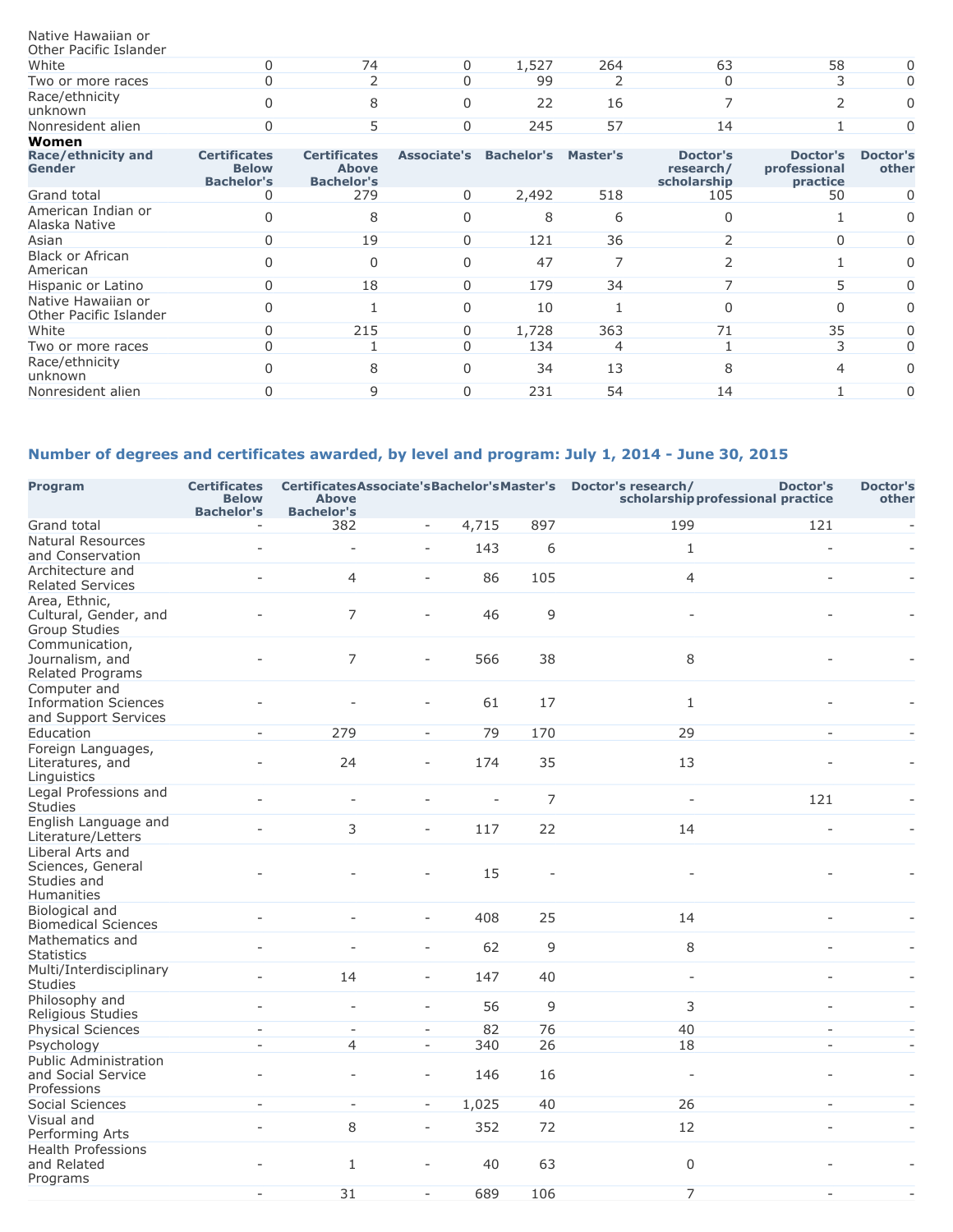## **Human Resources**

#### **Number of full- and part-time staff and graduate assistants, by primary occupational category: Fall 2015**

| <b>Occupational category</b>                                       | <b>Total</b> | <b>Full-time</b>         | <b>Part-time</b> |
|--------------------------------------------------------------------|--------------|--------------------------|------------------|
| All staff                                                          | 5,272        | 4,087                    | 1,185            |
| <b>Instructional Staff</b>                                         | 1,558        | 1,054                    | 504              |
| Research                                                           | 384          | 258                      | 126              |
| <b>Public Service</b>                                              | 192          | 55                       | 137              |
| Librarians, Curators, and Archivists                               | 126          | 110                      | 16               |
| Archivists, Curators, and Museum Technicians                       | 17           | 13                       | $\overline{4}$   |
| Librarians                                                         | 63           | 59                       | $\overline{4}$   |
| Library Technicians                                                | 46           | 38                       | $\overline{8}$   |
| Student and Academic Affairs and Other Education Services          | 359          | 283                      | 76               |
| Management                                                         | 229          | 211                      | 18               |
| <b>Business and Financial Operations</b>                           | 474          | 421                      | 53               |
| Computer, Engineering, and Science                                 | 336          | 299                      | 37               |
| Community Service, Legal, Arts, and Media                          | 211          | 186                      | 25               |
| Healthcare Practitioners and Technical                             | 85           | 62                       | 23               |
| Service Occupations                                                | 499          | 405                      | 94               |
| Sales and Related Occupations                                      | 22           | 22                       | $\Omega$         |
| Office and Administrative Support                                  | 585          | 513                      | 72               |
| Natural Resources, Construction, and Maintenance                   | 194          | 190                      | 4                |
| Production, Transportation, and Material Moving                    | 18           | 18                       | $\Omega$         |
| <b>Graduate Assistants</b>                                         |              |                          | 1,454            |
| Graduate Assistants Teaching                                       |              |                          | 1,059            |
| Graduate Assistants Research                                       |              |                          | 273              |
| Graduate Assistants Management Occupations                         |              | $\overline{\phantom{a}}$ | O                |
| Graduate Assistants Business and Financial Operations Occupations  |              |                          | 21               |
| Graduate Assistants Computer, Engineering, and Science Occupations |              | $\overline{\phantom{0}}$ | 37               |
| Graduate Assistants Community Service, Legal, Arts, and Media      |              | $\overline{\phantom{a}}$ | 14               |
| Graduate Assistants Library and Instructional Support              |              | $\overline{\phantom{a}}$ | 50               |
| Graduate Assistants Healthcare Practitioners and Technical         |              |                          | 0                |

## **Number of full-time instructional, research, and public service staff, by tenure status: Fall 2015**

|                           | <b>Total</b> | <b>Instructional Staff</b> | <b>Research</b> | <b>Public Service</b> |
|---------------------------|--------------|----------------------------|-----------------|-----------------------|
| Total                     | 1,367        | 1,054                      | 258             | 55                    |
| With faculty status       | 1,367        | 1,054                      | 258             | 55                    |
| Tenured                   | 509          | 505                        |                 |                       |
| On tenure track           | 208          | 206                        |                 |                       |
| Not on tenure track       | 650          | 343                        | 253             | 54                    |
| Multi-year contract       | 89           | 84                         |                 |                       |
| Annual contract           | 503          | 242                        | 212             | 49                    |
| Less-than annual contract | 58           | 17                         | 39              |                       |
| Without faculty status    |              |                            |                 |                       |

**Finance**

#### **Percent distribution of core revenues, by source: Fiscal year 2015**